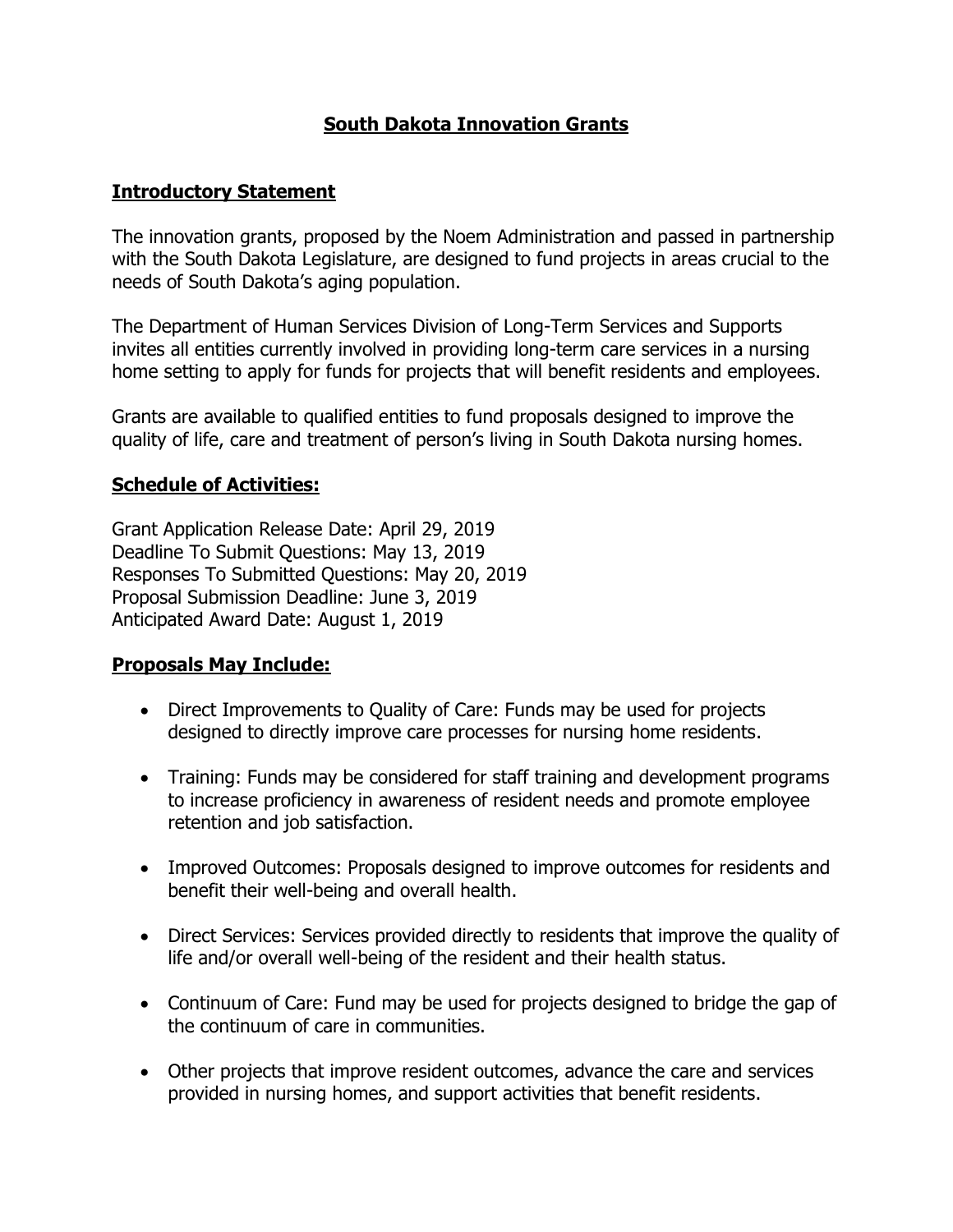# **Project & Applicant Requirements**

Applicants Shall:

- Licensed/Certified nursing home in South Dakota;
- Be qualified and capable of carrying out the intended proposal;

To meet criteria, applications must demonstrate the following:

- The ability of the project to improve resident outcomes and advance the care and services provided in nursing homes; and,
- The ability of the project to support activities that benefit residents;

Project proposals, which allow for statewide replication of promising practices, are encouraged.

Projects Cannot:

- Exceed Three Years;
- Include funds for capital improvements to a nursing home or to build a nursing home (such as, but not limited to: room additions; concrete walks; walls; fencing; replacing a heating system);
- Include funding for nursing home services or supplies that are already the responsibility of the nursing home (such as, but not limited to: laundry services; linen; food; heat; staffing costs);
- Include supplementary funding of federally required services.

#### **Application Process**

- Entities shall submit an application to the South Dakota Department of Human Services Division of Long-Term Services and Supports (LTSS) by the date and time noted in the schedule of activities. Late applications will not be accepted.
- Applicants may submit questions in writing through email to DHSInnovationGrants@state.sd.us by the date noted in the Schedule of Activities.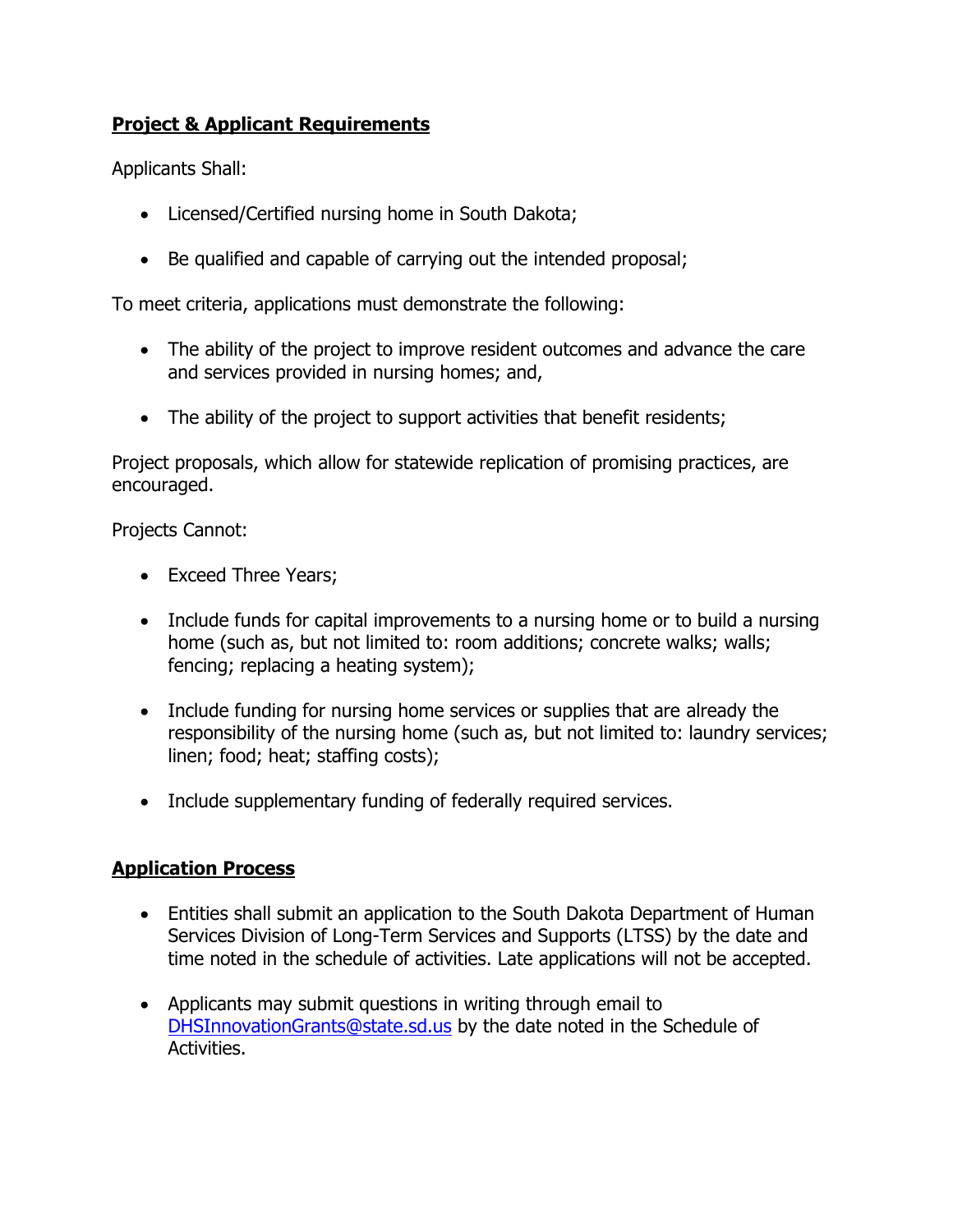- The LTSS Nursing Home Innovation Grant evaluation team shall conduct the initial review and make a determination on the merit of each application if a grant will be awarded.
- The LTSS Nursing Home Innovation Grant evaluation team will respond to the applicant with approval, denial, or request for further information.
- The LTSS Nursing Home Innovation Grant evaluation team has final authority to approve or deny requests. Request that are denied are not subject to an appeal.
- If approved, the applicant will be notified of the funding determination.
- The LTSS Nursing Home Innovation Grant evaluation team will contact the applicant with instructions about the process for entering an agreement to allow for the release of funds.
- If a request is approved, the organization or entity from which the request originated shall be required to submit quarterly reports on the status of the project to the Department of Human Services.
- The outcome of the project, including metrics outlined in this application, must be reported at the completion of the project period.
- Information on approved projects will be made publicly available, including award amount, recipients and the proposal outline at the end of the stated schedule of activities in the grant application. (Proprietary Information Will Be Redacted)
- Successful grant applicants must complete a grant agreement with the State of South Dakota.

# **Instructions**

- Complete all sections of the application as instructed. Incomplete applications may be denied.
- All proposals shall be submitted electronically to DHSInnovationGrants@state.sd.us. An acknowledgement email will follow the applicant's submission within 1 business day.
- The subject line of your email must say "Innovation Grant Application *facility* name. (Ex. Innovation Grant Application – Golden Days Center)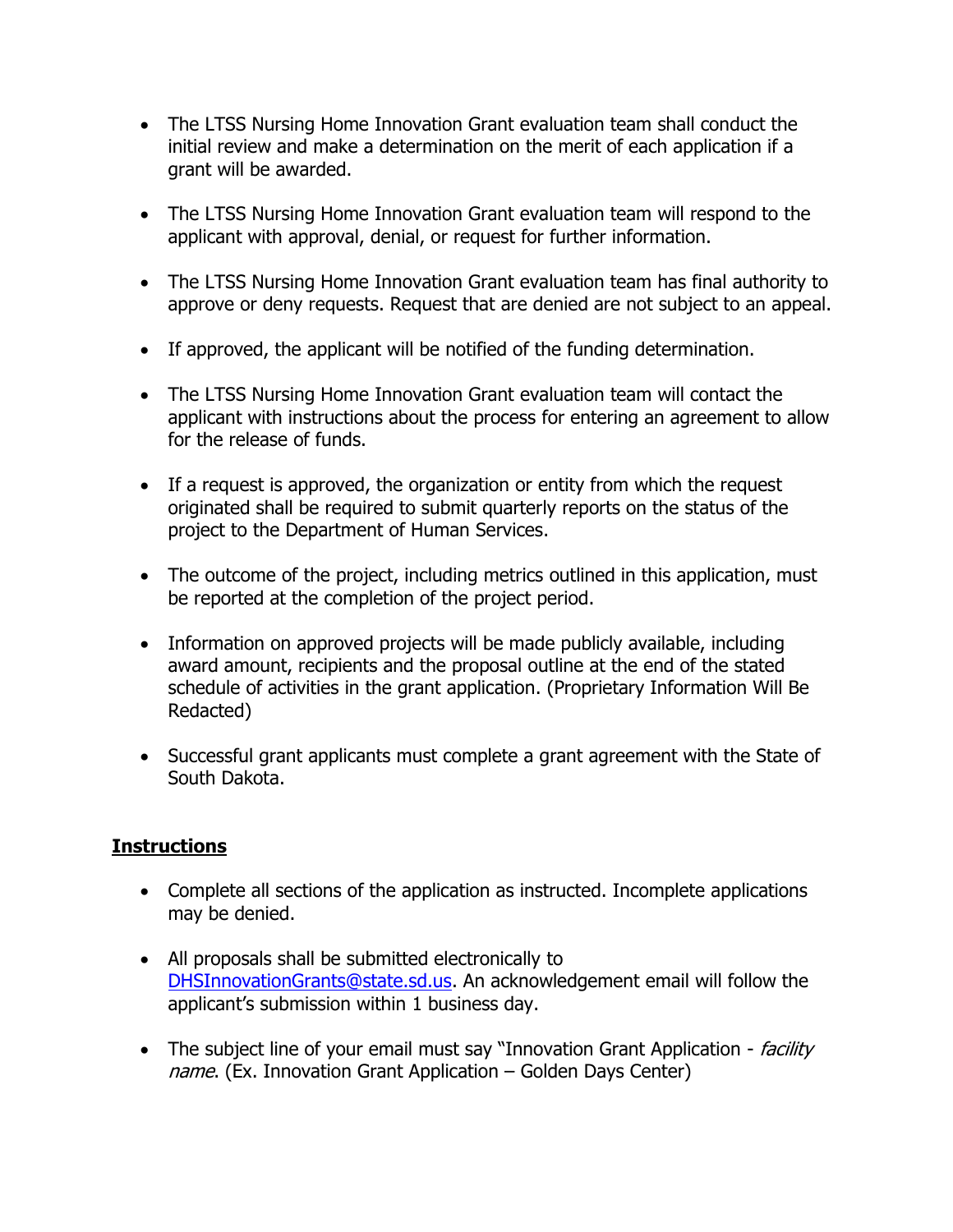### **Innovation Grant Application**

### **Part I: Applicant Information**

Applicant Name (Entity):

Address Line 1:

Address Line 2:

City, County, State, Zip Code:

E-mail Address of Primary Contact:

Telephone Number:

Tax Identification Number:

CMS Certification Number:

Medicaid Provider Number:

Name of Project Leader:

If Different From Above, Please Provide The Name & Information For The Primary Contact Of The Project (i.e., Telephone Number, Address, Email):

Organization History: (Capabilities, Website, etc.):

#### **Part II: Project Category**

Please select the project category for which you are seeking funding.

Direct Improvement to Quality of Care

 $\Box$ Training

Improved Outcomes

**Direct Services** 

Continuum of Care Expansion

Other: Please Specify in the Box Below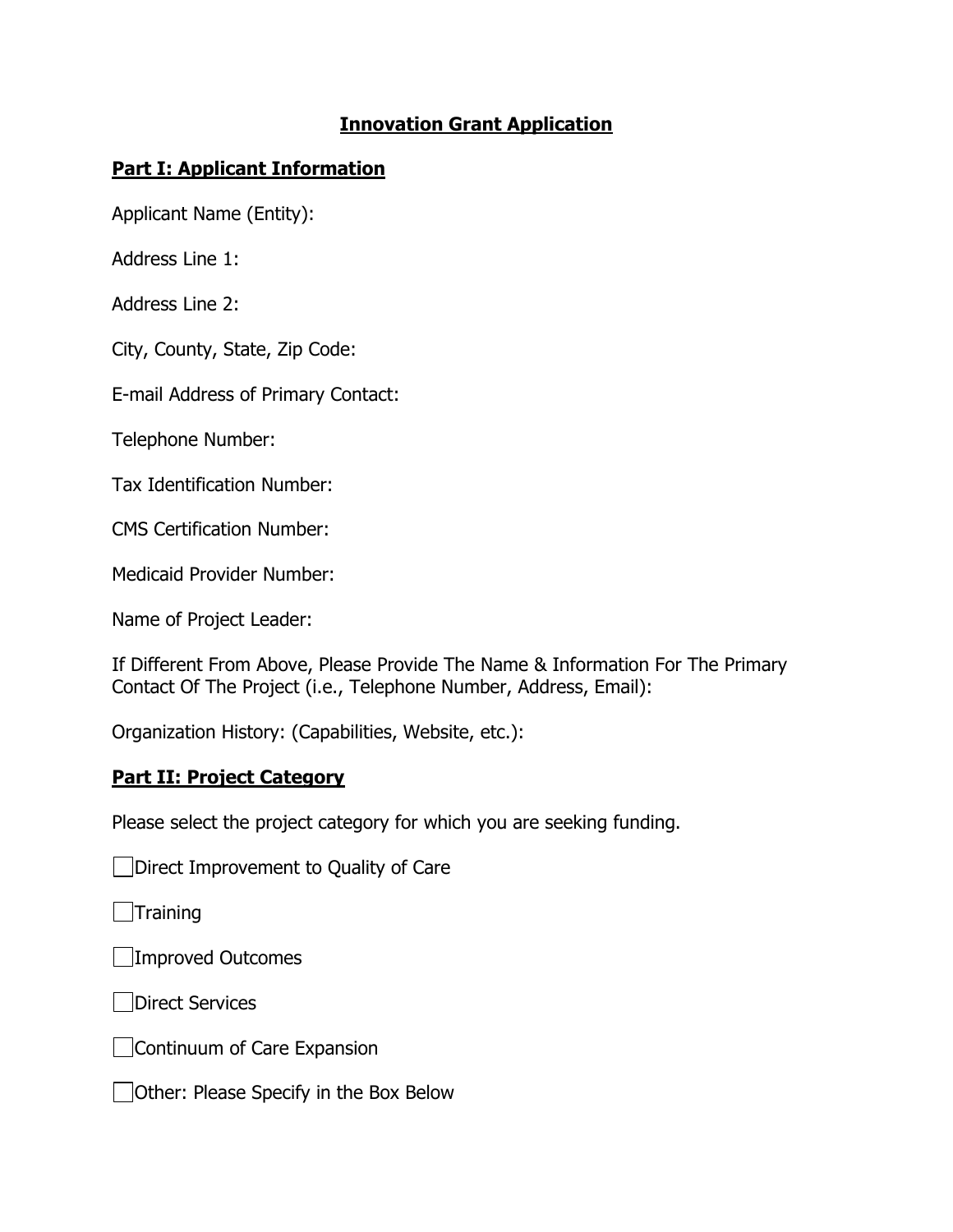# **Part III: Funding Request**

Please specify in the box below the amount you are requesting.

Amount Requested: \$

### **Part IV: Proposed Period of Support**

Please provide a date range for proposed project. Please note: Projects cannot exceed three years.

From: To:

### **Part V: Cover Letter**

Please attach a cover letter with this application. The cover letter should introduce your organization, explain the purpose of the project and contain a summary of your proposal. The letter should include the amount of funding you are requesting, the population it will serve and the need it will help solve. Make a concerted effort to bring your project to life and actively engage the reader.

# **Part VI: Project Abstract**

Please attach an abstract summary of the project that is no longer than one page. Include the requester's background and qualifications, the need for the project, a brief description of the project and its goal and objectives. Be sure to include a description of metrics used to evaluate program progress and outcomes. Specify the person(s) responsible for the project evaluation.

#### **Part VII: Program Description**

Please attach a program description, that is no longer than one page, which describes the project or program in detail and how it will be implemented. Include information on what will be accomplished and the desired outcomes. A timeline shall accompany all proposals which outline benchmarks, deliverables, and dates.

# **Part VIII: Outcome Based Performance Measurements**

Please attach a description of the methods by which the results of the project will be assessed. Quarterly reports regarding the progress of the project shall be submitted to the LTSS Innovation Grant evaluation team. Outcomes must be SMART: Smart,